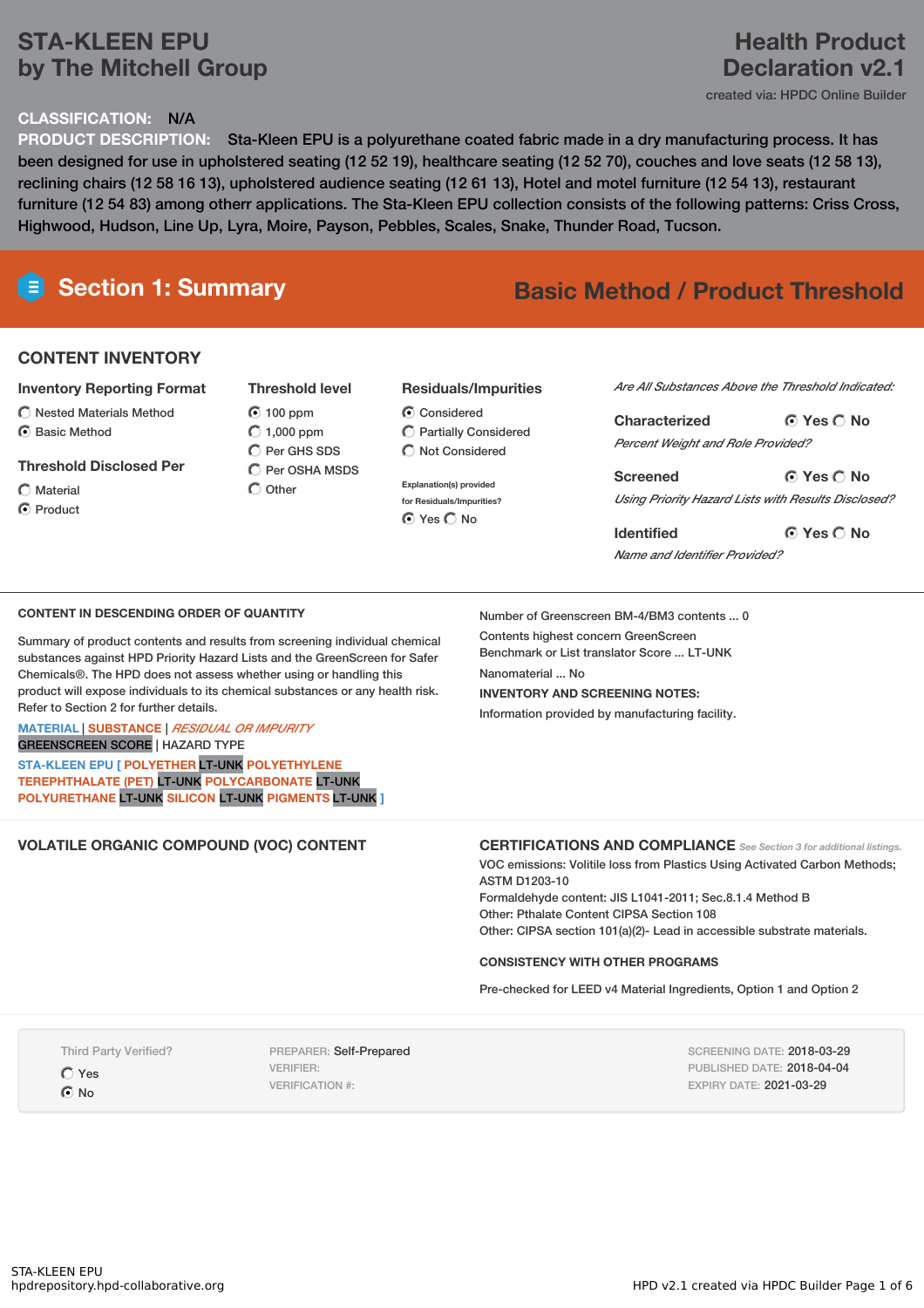This section lists contents in a product based on specific threshold(s) and reports detailed health information including hazards. This *HPD uses the inventory method indicated above, which is one of three possible methods:*

- *Basic Inventory method with Product-level threshold.*
- *Nested Material Inventory method with Product-level threshold*
- $\bullet$ *Nested Material Inventory method with individual Material-level thresholds*

Definitions and requirements for the three inventory methods and requirements for each data field can be found in the HPD Open *Standard version 2.1, available on the HPDC website at: www.hpd-collaborative.org/hpd-2-1-standard*

# **STA-KLEEN EPU** PRODUCT THRESHOLD: 100 ppm RESIDUALS AND IMPURITIES CONSIDERED: Yes RESIDUALS AND IMPURITIES NOTES: Raw materials considered to be fully reacted or consumed in the process of manufacturing this product. OTHER PRODUCT NOTES: Information provided by manufacturing facility. **POLYETHER** ID: **9003-11-6** %: **47.5000 - 49.5000** GS: **LT-UNK** RC: **UNK** NANO: **No** ROLE: **Coating of base material** HAZARDS: AGENCY(IES) WITH WARNINGS: None Found No warnings found on HPD Priority lists SUBSTANCE NOTES: Information provided by manufacturing facility. **POLYETHYLENE TEREPHTHALATE (PET)** ID: **25038-59-9** %: **37.0000 - 38.5000** GS: **LT-UNK** RC: **UNK** NANO: **No** ROLE: **Base fabric** HAZARDS: AGENCY(IES) WITH WARNINGS: None Found No warnings found on HPD Priority lists SUBSTANCE NOTES: Provided by manufacturing facility **POLYCARBONATE** ID: **25037-45-0** %: **4.9000 - 6.0000** GS: **LT-UNK** RC: **UNK** NANO: **No** ROLE: **Coating** HAZARDS: AGENCY(IES) WITH WARNINGS: None Found No warnings found on HPD Priority lists SUBSTANCE NOTES: Provided by manufacturing facility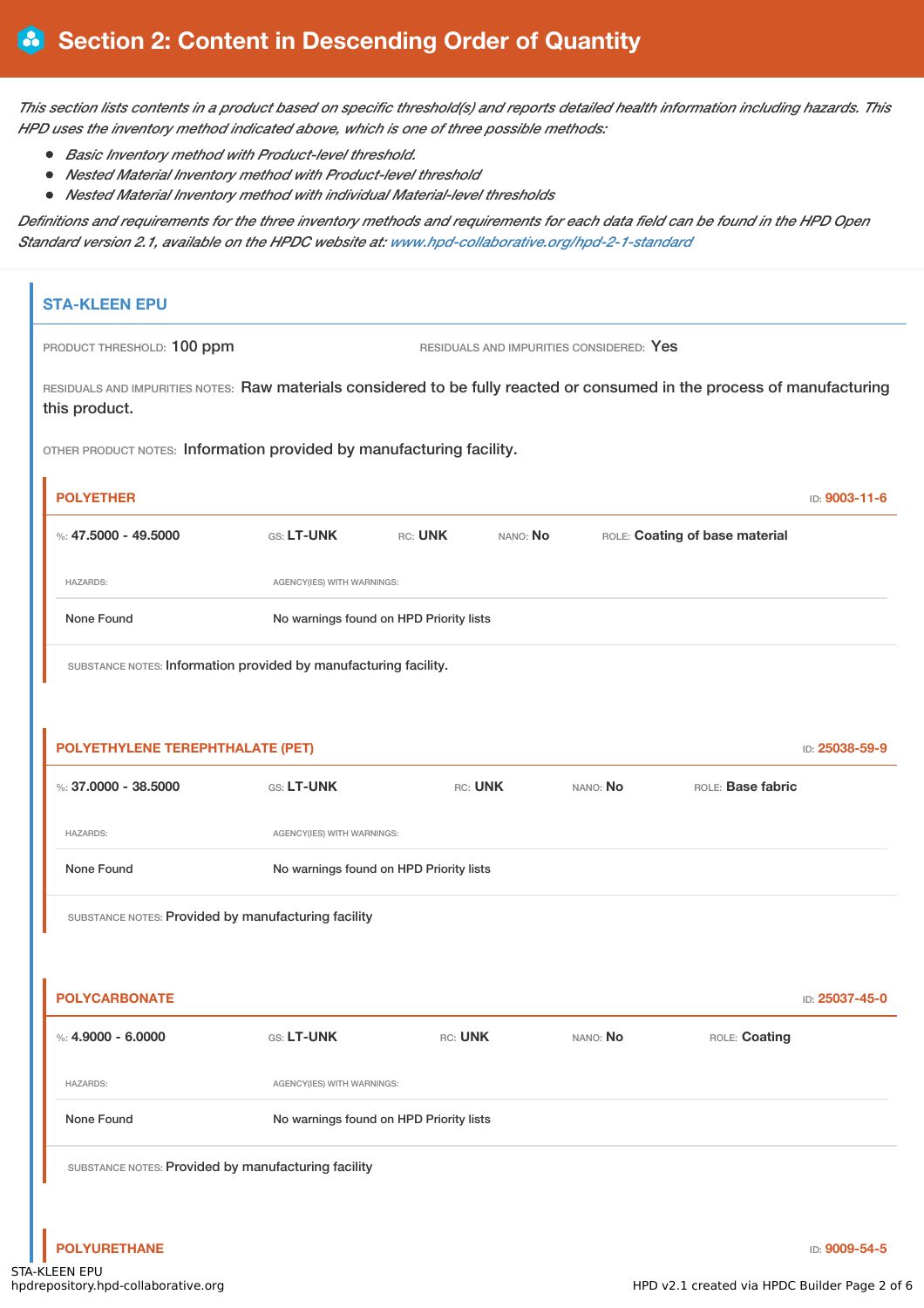| %: $0.0070 - 0.0200$                                             | <b>GS: LT-UNK</b>                       | RC: UNK | NANO: No | ROLE: Stain resistant top coat |                |  |  |
|------------------------------------------------------------------|-----------------------------------------|---------|----------|--------------------------------|----------------|--|--|
| <b>HAZARDS:</b>                                                  | AGENCY(IES) WITH WARNINGS:              |         |          |                                |                |  |  |
| None Found                                                       | No warnings found on HPD Priority lists |         |          |                                |                |  |  |
| SUBSTANCE NOTES: Information provided by manufacturing facility. |                                         |         |          |                                |                |  |  |
|                                                                  |                                         |         |          |                                |                |  |  |
| <b>SILICON</b>                                                   |                                         |         |          |                                | ID: 67763-03-5 |  |  |
|                                                                  |                                         |         |          |                                |                |  |  |
| %: $0.0010 - 0.0025$                                             | GS: LT-UNK                              | RC: UNK | NANO: No | ROLE: Stain resistant top coat |                |  |  |
| <b>HAZARDS:</b>                                                  | AGENCY(IES) WITH WARNINGS:              |         |          |                                |                |  |  |
| None Found                                                       | No warnings found on HPD Priority lists |         |          |                                |                |  |  |
| SUBSTANCE NOTES: Information provided by manufacturing facility. |                                         |         |          |                                |                |  |  |
|                                                                  |                                         |         |          |                                |                |  |  |

| %: 0,0000 - 3,9000 | <b>GS: LT-UNK</b>                       | RC: UNK | NANO: No | ROLE: colorant |  |  |
|--------------------|-----------------------------------------|---------|----------|----------------|--|--|
| <b>HAZARDS:</b>    | AGENCY(IES) WITH WARNINGS:              |         |          |                |  |  |
| None Found         | No warnings found on HPD Priority lists |         |          |                |  |  |

SUBSTANCE NOTES: Various pigments combined in appropriate quantities to obtain the desired color. CAS number given is representative of the pigments used in this product as the exact formulation is considered proprietary by the manufacturer.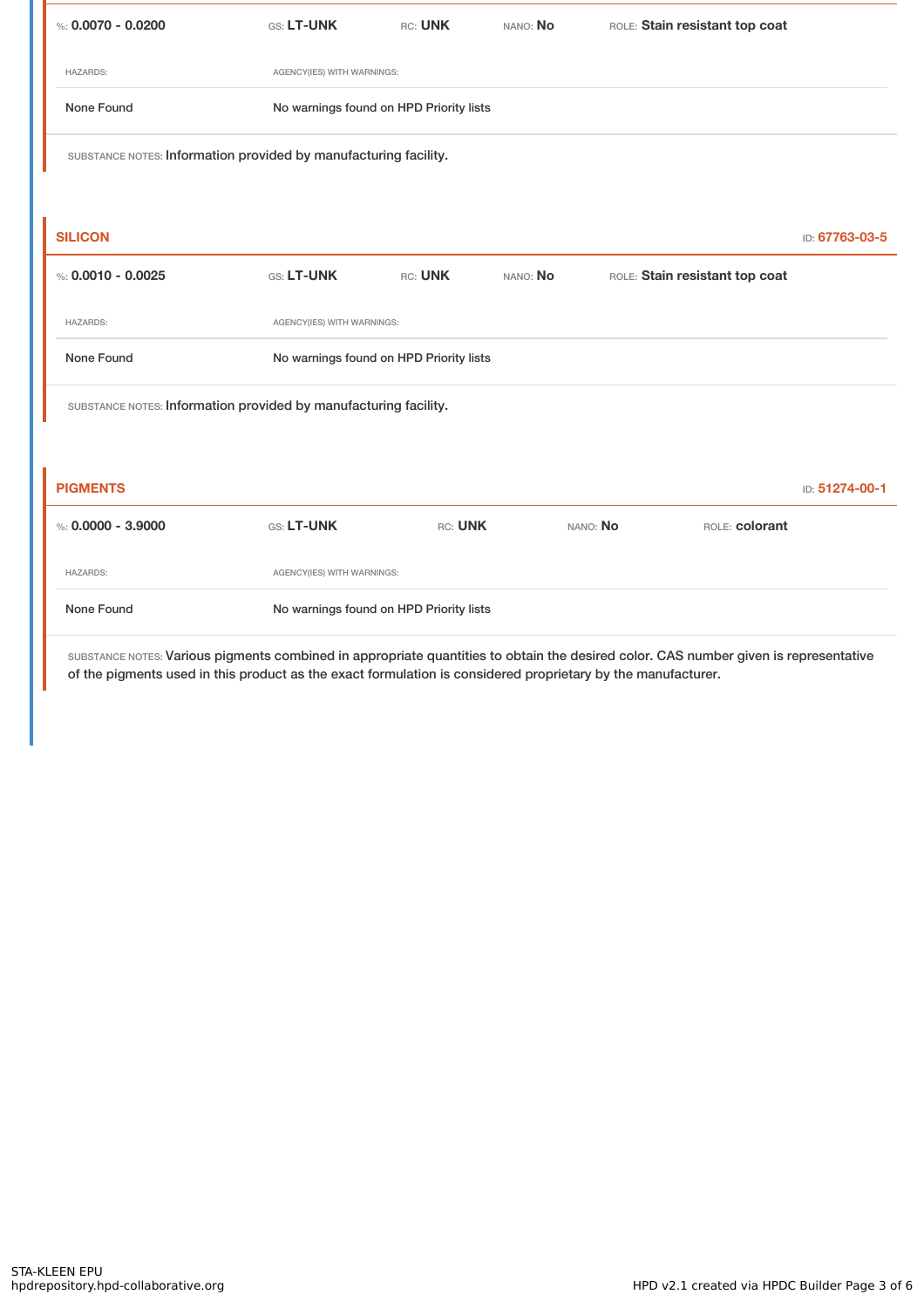This section lists applicable certification and standards compliance information for VOC emissions and VOC content. Other types of *health or environmental performance testing or certifications completed for the product may be provided.*

| <b>VOC EMISSIONS</b>                                                                                                                                                              | Volitile loss from Plastics Using Activated Carbon Methods; ASTM<br>D1203-10 |                     |                                                            |  |  |  |  |  |
|-----------------------------------------------------------------------------------------------------------------------------------------------------------------------------------|------------------------------------------------------------------------------|---------------------|------------------------------------------------------------|--|--|--|--|--|
| CERTIFYING PARTY: Self-declared<br><b>APPLICABLE FACILITIES: AII</b><br><b>CERTIFICATE URL:</b>                                                                                   | ISSUE DATE: 2016-<br>$01 - 05$                                               | <b>EXPIRY DATE:</b> | CERTIFIER OR LAB: Precision<br><b>Testing Laboratories</b> |  |  |  |  |  |
| CERTIFICATION AND COMPLIANCE NOTES: Percentage weight loss: 0.33                                                                                                                  |                                                                              |                     |                                                            |  |  |  |  |  |
| <b>FORMALDEHYDE CONTENT</b>                                                                                                                                                       | JIS L1041-2011; Sec.8.1.4 Method B                                           |                     |                                                            |  |  |  |  |  |
| CERTIFYING PARTY: Self-declared<br>APPLICABLE FACILITIES: ALL<br><b>CERTIFICATE URL:</b>                                                                                          | <b>ISSUE DATE: 2017-</b><br>08-09                                            | <b>EXPIRY DATE:</b> | CERTIFIER OR LAB: SGS North<br>America                     |  |  |  |  |  |
| CERTIFICATION AND COMPLIANCE NOTES: Analysis was conducted with UV/VIS spectrophotometer. Result: 17 mg/kg<br>Detection Limit 16 mg/kg                                            |                                                                              |                     |                                                            |  |  |  |  |  |
| <b>OTHER</b>                                                                                                                                                                      | <b>Pthalate Content CIPSA Section 108</b>                                    |                     |                                                            |  |  |  |  |  |
| CERTIFYING PARTY: Self-declared<br>APPLICABLE FACILITIES: ALL<br><b>CERTIFICATE URL:</b>                                                                                          | <b>ISSUE DATE: 2017-</b><br>08-09                                            | <b>EXPIRY DATE:</b> | CERTIFIER OR LAB: SGS North<br>America                     |  |  |  |  |  |
| CERTIFICATION AND COMPLIANCE NOTES: With reference to CPSC-CH-C1001-09-3. Analysis was performed by Gas<br>Chromatography/Mass Spectrometry. Conclusion: Pass (ND = not detected. |                                                                              |                     |                                                            |  |  |  |  |  |
| <b>OTHER</b>                                                                                                                                                                      | CIPSA section 101(a)(2)- Lead in accessible substrate materials.             |                     |                                                            |  |  |  |  |  |
| CERTIFYING PARTY: Self-declared<br>APPLICABLE FACILITIES: ALL<br>CERTIFICATE URL:                                                                                                 | <b>ISSUE DATE: 2017-</b><br>08-09                                            | <b>EXPIRY DATE:</b> | CERTIFIER OR LAB: SGS North<br>America                     |  |  |  |  |  |
| CERTIFICATION AND COMPLIANCE NOTES: Pass ND = not dedtected                                                                                                                       |                                                                              |                     |                                                            |  |  |  |  |  |
| <b>Section 4: Accessories</b>                                                                                                                                                     |                                                                              |                     |                                                            |  |  |  |  |  |

This section lists related products or materials that the manufacturer requires or recommends for installation (such as adhesives or fasteners), maintenance, cleaning, or operations. For information relating to the contents of these related products, refer to their *applicable Health Product Declarations, if available.*

#### **CLEANING INSTRUCTIONS** HPD URL: **No HPD available**

CONDITION WHEN RECOMMENDED OR REQUIRED AND/OR OTHER NOTES:

Day-to-Day Cleaning -- Remove ordinary dirt and smudges with mild soap and water. A 5:1 ratio of water to bleach solution may be used as a disinfectant. Rinse the surface with clean water after disinfecting. Dry with a soft, lint-free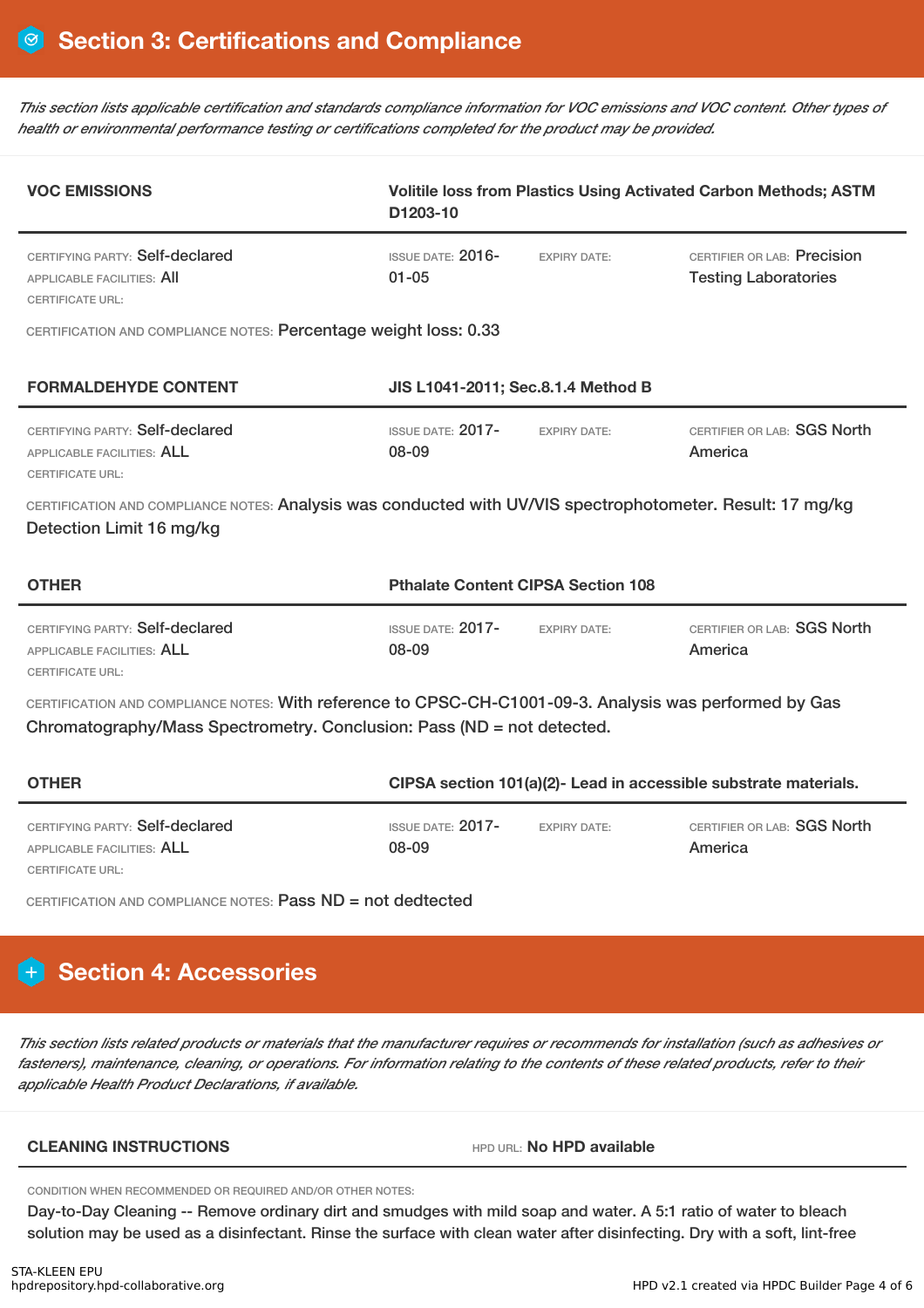cloth or towel. The use of conditioners or protectants is not required nor recommended for use on Sta-Kleen PC upholstery – its cleanability is permanent, and won't wear out. Stain Removal -- Upholstery protected with Sta-Kleen PC is resistant to most common stains. To keep furniture looking new, stains such as ballpoint pen can be dry-erased with a clean, lint-free cloth. Gently rub the area until the stain has been removed. Wet or gooey stains such as food stains (e.g., ketchup or jelly) or topical stains (e.g., antiseptics, lotions and cream) wipe first with a clean cloth or sponge, then follow the instructions above. Stubborn Stains -- If a ghost stain remains, apply a small amount of household rubbing alcohol (isopropyl alcohol) to a clean, lint-free cloth and rub the stain until it has been removed. Rinse with a clean, damp cloth and go!

# **Section 5: General Notes**

All raw materials used in the production of these products (except the base fabric) were assumed to be fully utilized or consumed in the production of these products.